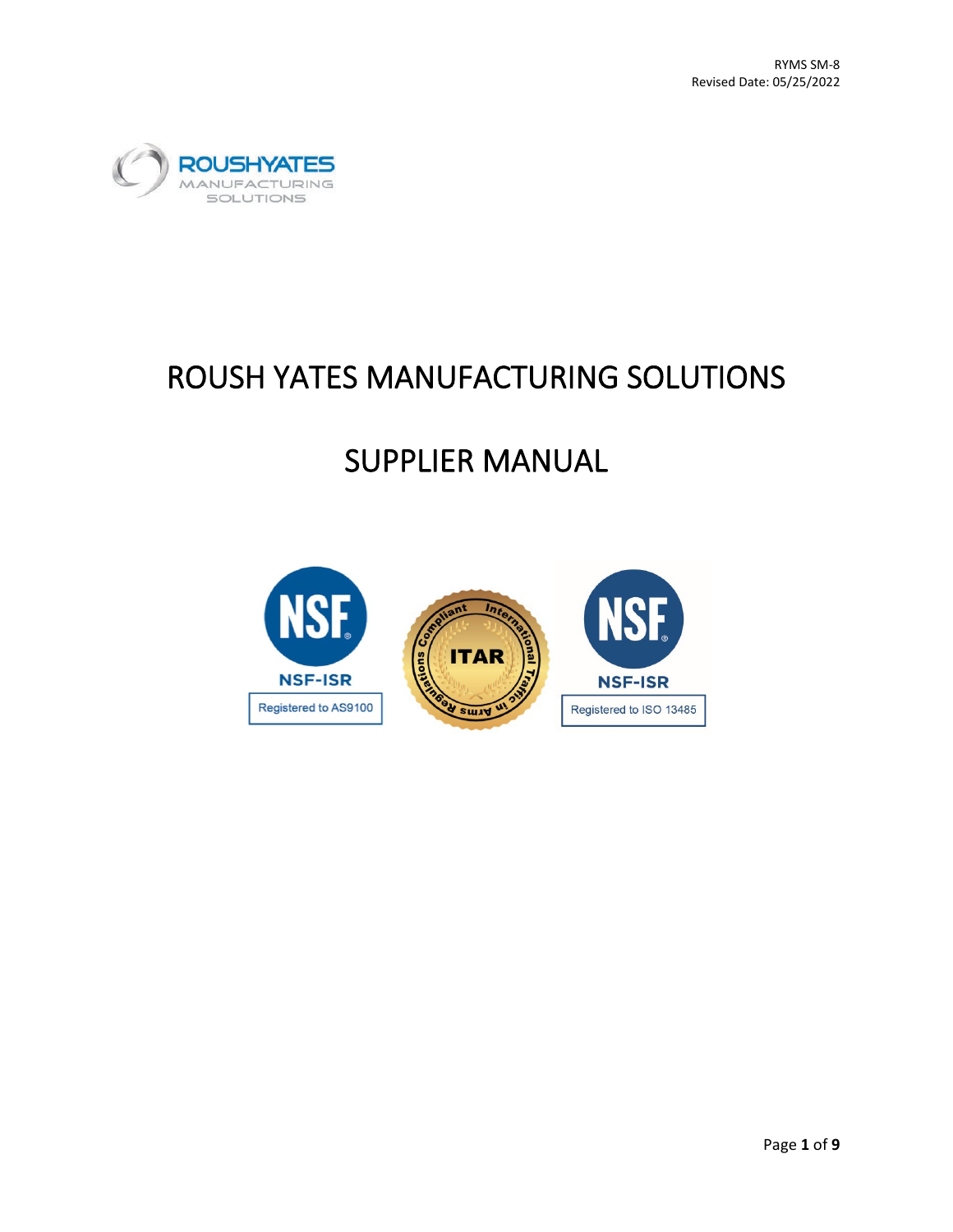## TABLE OF CONTENTS

| Scope<br>Nondisclosure Agreement (NDA)<br><b>Supplier Flow Down Requirements</b><br>Acceptance of Purchase Order Terms and Conditions<br><b>Contract Changes</b><br><b>Supplier Change in Process</b><br>Cancellation<br>page 4<br>Governing and Compliance with the Law<br><b>Conflict Material Policy</b><br><b>Insurance Requirements</b><br><b>Quality Management System</b><br>page 5<br>Certificates of Conformance / Analysis<br><b>Counterfeit Parts</b><br>Part Obsolescence<br>Foreign Object Debris (FOD)<br><b>Nonconforming Product</b><br><b>Corrective Action</b><br><b>Coating Suppliers</b><br>Handling, Packaging and Shipping<br><b>Record Retention</b><br><b>Personnel Qualification</b><br><b>Supplier Employee Contribution</b> | Purpose                                | page 3 |
|--------------------------------------------------------------------------------------------------------------------------------------------------------------------------------------------------------------------------------------------------------------------------------------------------------------------------------------------------------------------------------------------------------------------------------------------------------------------------------------------------------------------------------------------------------------------------------------------------------------------------------------------------------------------------------------------------------------------------------------------------------|----------------------------------------|--------|
|                                                                                                                                                                                                                                                                                                                                                                                                                                                                                                                                                                                                                                                                                                                                                        |                                        |        |
|                                                                                                                                                                                                                                                                                                                                                                                                                                                                                                                                                                                                                                                                                                                                                        |                                        |        |
|                                                                                                                                                                                                                                                                                                                                                                                                                                                                                                                                                                                                                                                                                                                                                        |                                        |        |
|                                                                                                                                                                                                                                                                                                                                                                                                                                                                                                                                                                                                                                                                                                                                                        |                                        |        |
|                                                                                                                                                                                                                                                                                                                                                                                                                                                                                                                                                                                                                                                                                                                                                        |                                        |        |
|                                                                                                                                                                                                                                                                                                                                                                                                                                                                                                                                                                                                                                                                                                                                                        |                                        |        |
|                                                                                                                                                                                                                                                                                                                                                                                                                                                                                                                                                                                                                                                                                                                                                        |                                        |        |
|                                                                                                                                                                                                                                                                                                                                                                                                                                                                                                                                                                                                                                                                                                                                                        |                                        |        |
|                                                                                                                                                                                                                                                                                                                                                                                                                                                                                                                                                                                                                                                                                                                                                        |                                        |        |
|                                                                                                                                                                                                                                                                                                                                                                                                                                                                                                                                                                                                                                                                                                                                                        |                                        |        |
|                                                                                                                                                                                                                                                                                                                                                                                                                                                                                                                                                                                                                                                                                                                                                        |                                        |        |
|                                                                                                                                                                                                                                                                                                                                                                                                                                                                                                                                                                                                                                                                                                                                                        |                                        |        |
|                                                                                                                                                                                                                                                                                                                                                                                                                                                                                                                                                                                                                                                                                                                                                        |                                        |        |
|                                                                                                                                                                                                                                                                                                                                                                                                                                                                                                                                                                                                                                                                                                                                                        |                                        |        |
|                                                                                                                                                                                                                                                                                                                                                                                                                                                                                                                                                                                                                                                                                                                                                        |                                        |        |
|                                                                                                                                                                                                                                                                                                                                                                                                                                                                                                                                                                                                                                                                                                                                                        |                                        |        |
|                                                                                                                                                                                                                                                                                                                                                                                                                                                                                                                                                                                                                                                                                                                                                        |                                        |        |
|                                                                                                                                                                                                                                                                                                                                                                                                                                                                                                                                                                                                                                                                                                                                                        |                                        |        |
|                                                                                                                                                                                                                                                                                                                                                                                                                                                                                                                                                                                                                                                                                                                                                        |                                        |        |
|                                                                                                                                                                                                                                                                                                                                                                                                                                                                                                                                                                                                                                                                                                                                                        |                                        |        |
|                                                                                                                                                                                                                                                                                                                                                                                                                                                                                                                                                                                                                                                                                                                                                        |                                        |        |
|                                                                                                                                                                                                                                                                                                                                                                                                                                                                                                                                                                                                                                                                                                                                                        |                                        |        |
|                                                                                                                                                                                                                                                                                                                                                                                                                                                                                                                                                                                                                                                                                                                                                        | <b>Supplier Performance Evaluation</b> |        |
| Inspection of Product                                                                                                                                                                                                                                                                                                                                                                                                                                                                                                                                                                                                                                                                                                                                  |                                        |        |
| <b>Right of Access</b><br>page 7                                                                                                                                                                                                                                                                                                                                                                                                                                                                                                                                                                                                                                                                                                                       |                                        |        |
| <b>Supplier Audit Access</b>                                                                                                                                                                                                                                                                                                                                                                                                                                                                                                                                                                                                                                                                                                                           |                                        |        |
| Approved Supplier Review and Loss of Status                                                                                                                                                                                                                                                                                                                                                                                                                                                                                                                                                                                                                                                                                                            |                                        |        |
| <b>Product Safety Policy</b>                                                                                                                                                                                                                                                                                                                                                                                                                                                                                                                                                                                                                                                                                                                           |                                        |        |
| <b>Ethical Behavior Policy</b>                                                                                                                                                                                                                                                                                                                                                                                                                                                                                                                                                                                                                                                                                                                         |                                        |        |
| <b>RYMS Safety Policy</b>                                                                                                                                                                                                                                                                                                                                                                                                                                                                                                                                                                                                                                                                                                                              |                                        |        |
| <b>Business Ethics and Conflicts of Interest</b><br>page 8                                                                                                                                                                                                                                                                                                                                                                                                                                                                                                                                                                                                                                                                                             |                                        |        |
| <b>Revision Record</b><br>page 9                                                                                                                                                                                                                                                                                                                                                                                                                                                                                                                                                                                                                                                                                                                       |                                        |        |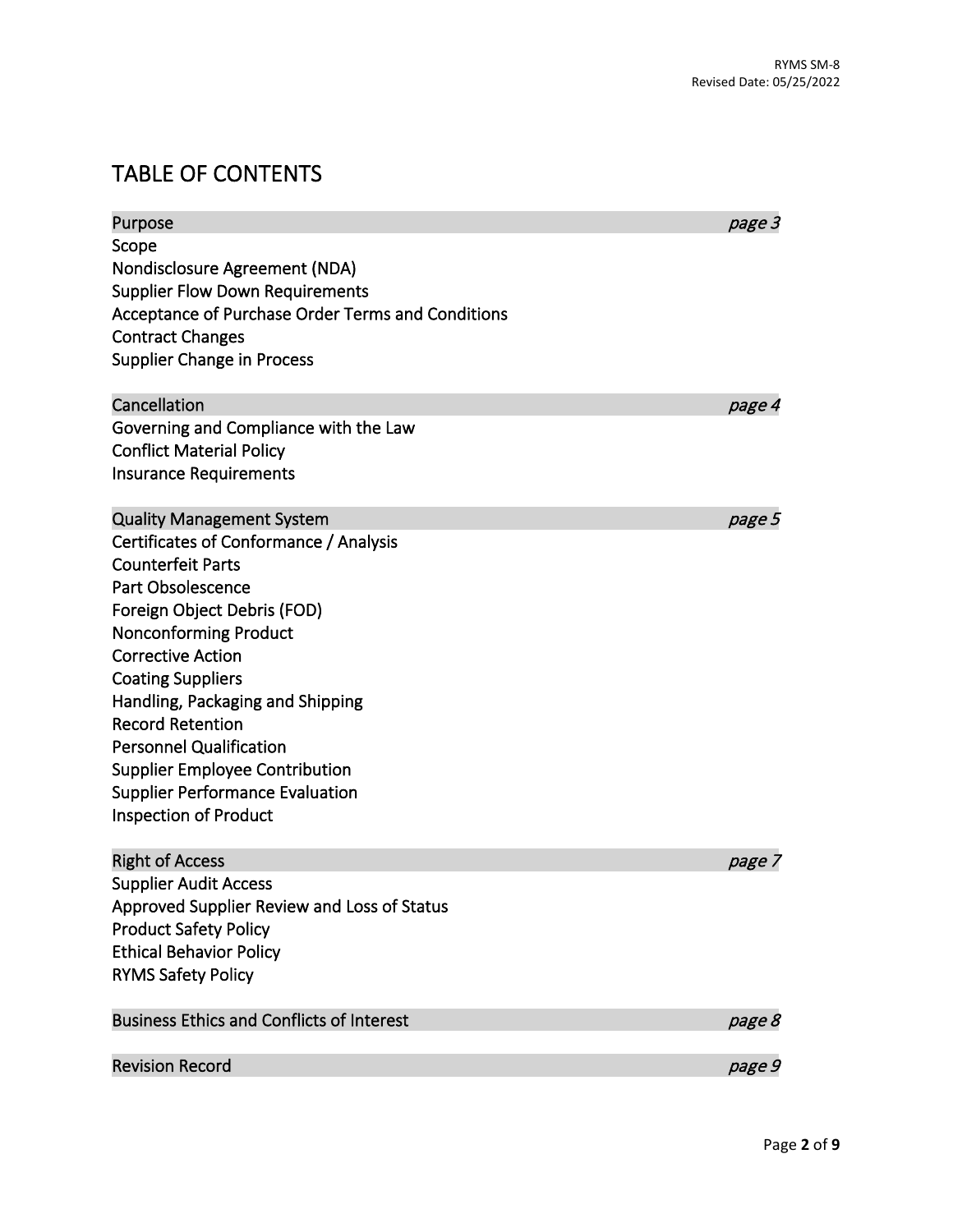#### Purpose:

To define Roush Yates Manufacturing Solutions requirements for items or services procured from suppliers by RYMS for use in the manufacturing, special services, or repair of products.

Scope. This document applies to suppliers that provide any products or services that affect the final product and end use. These requirements are in addition to standard terms and conditions as listed on RYMS Purchase Orders.

Nondisclosure Agreement (NDA). All suppliers of raw material, treatments and processes must have a nondisclosure agreement on file prior to performing services.

Supplier Flow Down Requirements. Supplier requirements can be found on the RYMS Purchase Order and at the RYMS website [https//roushyatesmfg.com.](https://roushyatesmfg.com/) All requirements must be reviewed and understood prior to acceptance of the RYMS Purchase Order. All Flow down requirements include a Suppliers Subcontracted or Third-party service providers.

Acceptance of Purchase Order Terms and Conditions. Acknowledgment of any order, shipment of any goods, or rendering of any services pursuant to a Purchase Order shall be deemed an acceptance of RYMS terms and conditions listed on the Purchase Order.

Contract Changes. By written order at any time, RYMS has the right to make changes within the general scope of the Purchase Order contract. RYMS reserves the right to obtain an updated quote for the cost impact that any change may incur prior to the affected change. If such changes cause a need for price modification or will adversely impact delivery due dates, equitable adjustments shall be negotiated, and the contract shall be modified in writing accordingly. Suppliers shall proceed to perform the contract as changed after approved modification. Any claim by supplier for adjustment under this clause must be asserted within 20 days from the date of receipt by the Supplier or within such further period as RYMS may allow. Where the cost of property made obsolete or excess as the result of a change is included in Supplier's claim for adjustment, RYMS shall have the right to prescribe the manner of disposition of such property. Nothing in this clause shall excuse supplier from proceeding with the contract as changed.

Supplier Change in Process. The supplier shall inform RYMS prior to the start of services if a change in process, products, service, or location will occur for the requested services that is different than the specifications listed on the PO, or historically performed by the supplier for Roush Yates. RYMS written approval is required.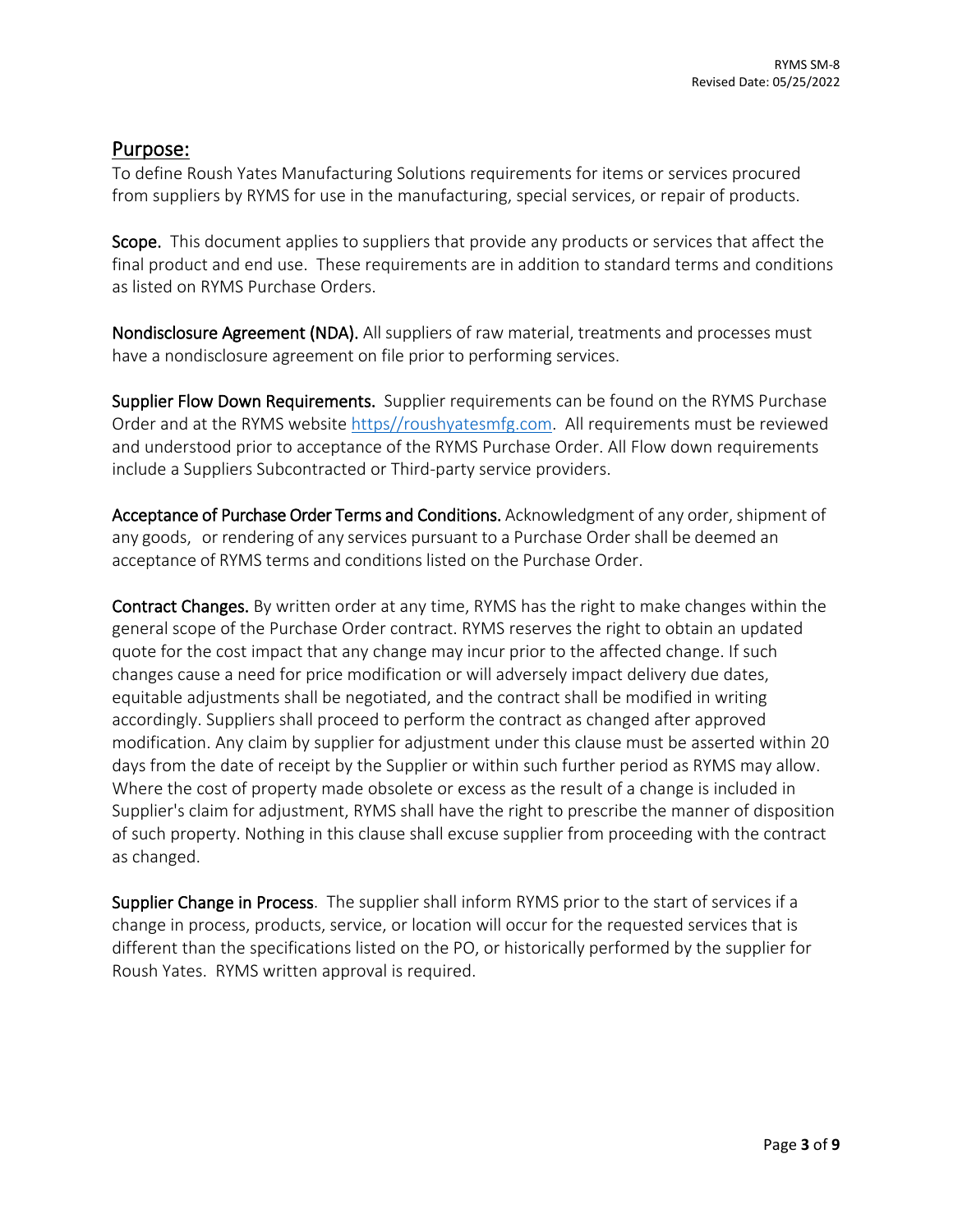#### Cancellation:

RYMS may cancel a Purchase Order and Supplier's performance hereunder immediatelywithout incurring liability to supplier immediately upon:

- I. supplier's insolvency.
- II. filing of a voluntary petition in bankruptcy by supplier.
- III. filing of an involuntary petition in bankruptcy against Supplier.
- IV. appointment of a receiver or trustee for Supplier.
- V. execution or assignment for the benefit of creditors by Supplier; or
- VI. any comparable event, and upon thirty days' written notice to Supplier in the event of Supplier's breach of contract or failure to perform.

Governing and Compliance with the Law. The Purchase Order and this contract shall be governed and construed under the laws of the state of North Carolina and the United States of America. This includes laws and restrictions applicable to DFARS, ITAR, and EAR. These requirements must be followed.

Suppliers are expected to operate under all regulatory and statutory laws. Supplier shall comply with all applicable provisions of Federal, State, and Local laws and ordinances; all lawful orders of FAA, DOT and other transportation regulations, Hazard Communication Standards promulgated pursuant to the Occupational Health and Safety Act (OSHA).

Supplier shall control the dissemination of and access to technical data, information and other items received under this Contract in accordance with U.S. export control laws and regulations.

Such laws are incorporated by reference as if set forth at length herein. It is supplier's responsibility to identify, locate, review, understand and ensure compliance with the latest revision of any law.

Supplier submission of a proposal and/or acceptance of the Purchase Order is considered supplier's certification of compliance with law.

Conflict Material Policy. RYMS only purchases raw materials from approved Suppliers. As a consumer of material produced by our Suppliers, RYMS requires our Suppliers to certify compliance with the Security and Exchange as directed by Section 1502 of the Dodd Frank Act of 2010. RYMS performs due diligence with our Suppliers in the form of our Supplier surveys and audits to confirm that they do not purchase conflict materials or materials from conflict countries. We will continue to monitor the Suppliers and the materials we purchase to be compliant with this policy. Any material found subject that was supplied from a conflict country, will immediately be quarantined for return to the Supplier and recall all lots of material in the marketplace for return for credit and/or replacement. Reoccurrence of conflict material will warrant the Suppliers status removed as an RYMS Approved Suppliers.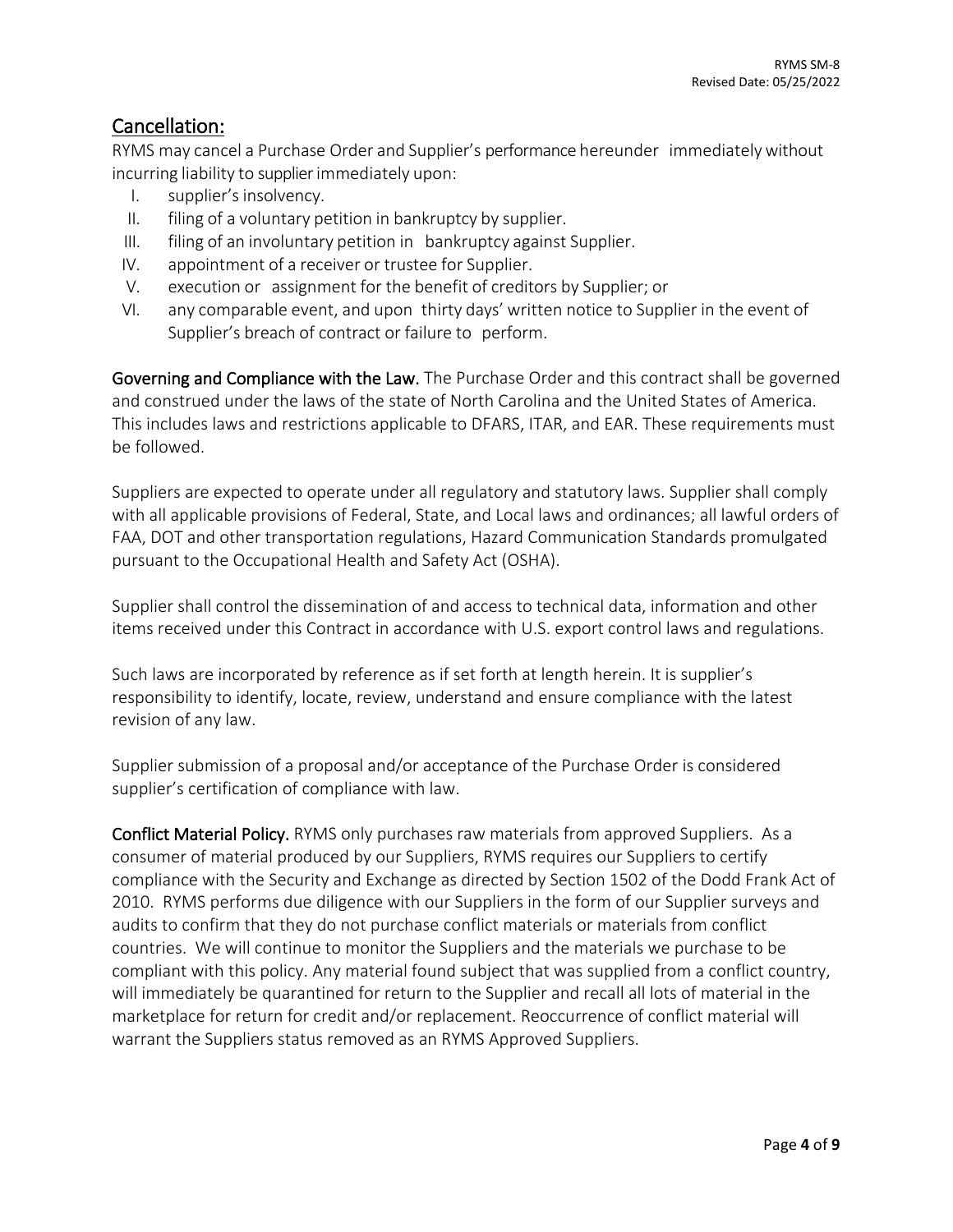Insurance Requirements. Supplier represents that it has and will maintain the following types of insurance to adequately perform its general business operations. Workers compensations insurance, general products liability insurance, automobile public liability insurance.

### Quality Management System:

While executing this contract, unless otherwise specified in the body of the Purchase Order, supplier is responsible for implementing and maintaining on-going compliance with requirements of the current revision of the Quality Management System standard listed below, as applicable given the supplier's activities and design authority for the type of product, process or service provided to Buyer. Current revision of ISO 9001 or AS9100 is the applicable Quality Management System standard for any supplier that is not specifically authorized by Buyer.

Certificates of Conformance and/ or Analysis (CofC / CofA). Compliance with MIL, NAS, NASM and industry standards. Unless otherwise specified, a certificate of conformance must be supplied for products or services supplied that clearly states that the product or services meet the requirements on the Purchase Order and this manual, including listing all specifications and providing traceability back to the original source for all procured items. Raw material suppliers must be able to verify an internal review or incoming inspection of material and its' compliance with applicable specifications referenced on the mill cert. All material or process certifications shall be supplied with a CofC or CofA where applicable. The CofC must either be a stand-alone document or could be included on the packing list. It must show the signature (physical or electronic) of a person authorized to sign the CofC and a date.

Counterfeit Parts and Services. Supplier will ensure that no counterfeit component or services shall be submitted to RYMS. "Counterfeit component or service" is defined as a product produced or altered to resemble a product without authority or right to do so, with the intent to mislead or defraud by presenting the imitation as original or genuine. If specified, all requested components or services shall conform to the industry standard requested i.e., MIL, NAS, NASM, SAE or like standard.

Any known or willful act to falsify, conceal, or alter a material fact, or any false, fraudulent, or fictitious statement or representation in connection with the performance of work or provision of material under this purchase order may be punishable in accordance with applicable legal statutes under the jurisdiction of the state of North Carolina and/or the United States of America.

Part Obsolescence. The vendor will notify RYMS immediately of any process or material that has a planned obsolescence or as soon as notification is received that a part RYMS purchases will be phased out of production. For contracts with a DX or DO rating, the vendor will make every attempt to supply RYMS with the number or parts required to fulfill the remainder of the RYMS contract with their customer. If unable to do so, the vendor, RYMS, and their customer shall negotiate to determine when the alternate part number will be phased in.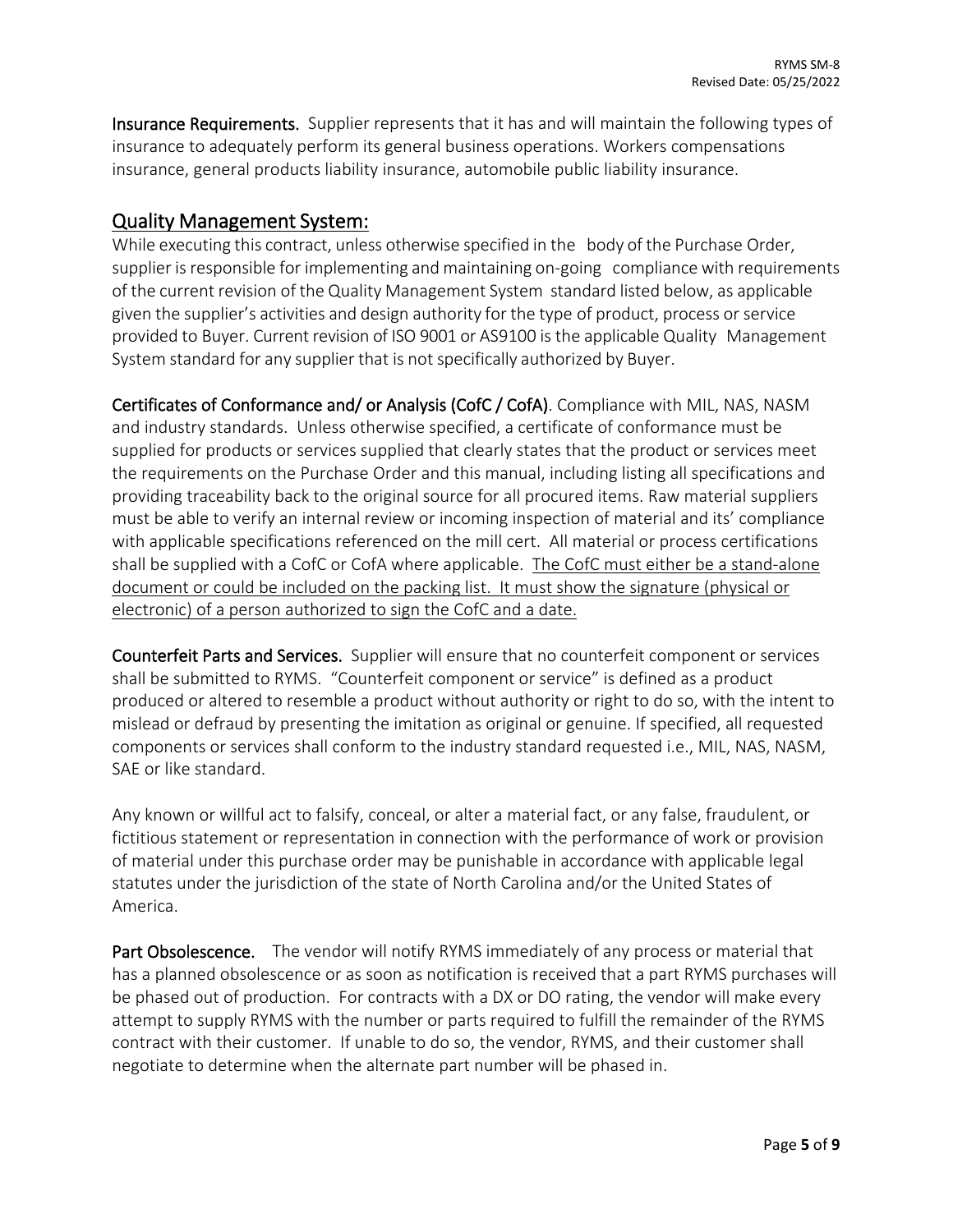Foreign Object Debris (FOD). Supplier must have a FOD prevention program implemented to control debris. Product must be cleaned and inspected by Suppliers to guaranty product is FOD free when arriving at RYMS.

Nonconforming Product. Suppliers are required to have a system in place for the detection, identification, and segregation of nonconforming product and/or material. RYMS requires immediate notification of nonconformance. Suppliers must have RYMS authorization prior to rework or deposition of nonconforming product and/or material. Sorting charges will be subject to the Suppliers as payment responsibility.

Corrective Actions: In response to buyer initiated corrective action requests (SCAR), the seller shall advise the buyer of action taken to correct the reported non-conformances on supplier corrective action request form furnished by buyer. Such requests require timely responses. See Non-conforming product section for additional requirements.

Coating Suppliers. Coating suppliers are responsible for notifying RYMS of any potential racking or process issues that would affect the ability of the supplier to perform the requested service. RYMS expects all surfaces to be coated free from defects.

Handling, Packaging and Shipping. Suppliers shall conform to RYMS handling, packaging, and shipping requirements as listed on the website [https//roushyatesmfg.com](https://roushyatesmfg.com/). No part-to-part contact is acceptable.

Please refer to:

- $\triangleright$  SS 001 Supplier Specification Centerless Grind and Superfinishing
- $\triangleright$  SS 003 Supplier Shipping and Handling Requirements

Record Retention: Unless otherwise specified in the purchase order, seller records shall be maintained for a period of ten (10) years from the date of delivery. As a minimum, these records shall consist of inspection and test results and data, certifications, lot control data, physical and NDT test data and other records for traceability, processes, etc. All records that are beyond the ten (10) year date, shall be returned to RYMS, or suitably destroyed/shredded, as approved by RYMS upon notification of records. The supplier agrees to transmit to RYMS, those records kept in support of RYMS work, in event that the supplier discontinues business operations, or if RYMS has discontinued contracted business with the supplier.

Personnel Qualification: Supplier shall provide adequate training and certification to persons performing work to provide products and services to RYMS Purchase Order.

Supplier Employee Contribution. The supplier shall ensure that their employees understand their contribution to product safety, product or service conformity and the importance of ethical behavior.

Supplier Performance Rating: RYMS expects suppliers to perform within the parameters set by expectation of our customers. To this extent, supplier performance will be monitored for on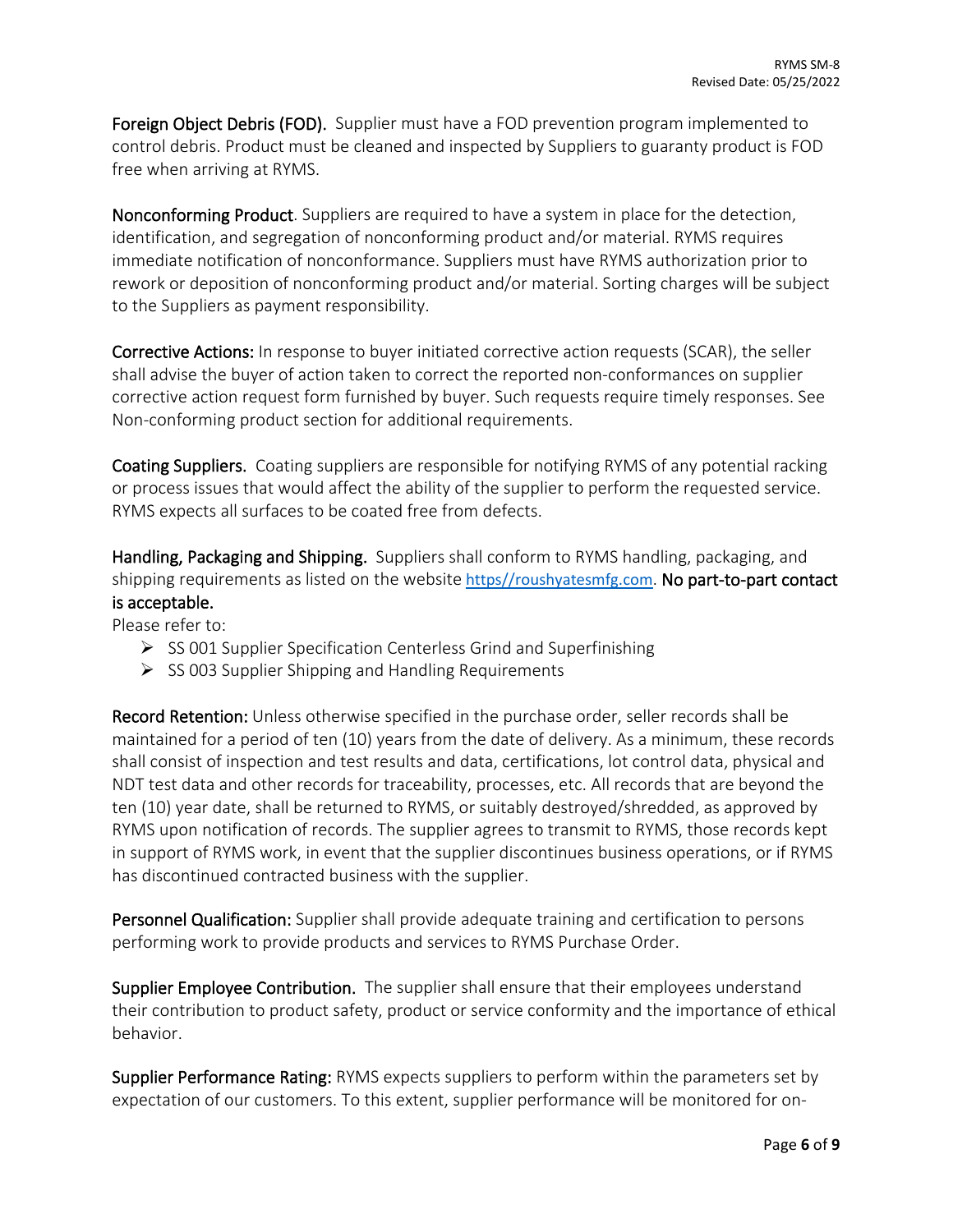time delivery and product quality on a regular/annual basis using RYMS supplier evaluation form. Rating will take into consideration vendor response to any SCAR (Supplier Corrective Action Response) issued to a supplier by RYMS.

Inspection of Product: Supplier shall conduct inspection/testing of products and services under the purchase orders to ensure that all requirements are accounted for and verified for compliance. See below for definition of inspection frequency requirements:

- a) Unless otherwise specified on the purchase order or as stated in the exemptions below, supplier's inspection requirements/frequency to be General inspection Level II with AQL .015 per ANSI ASQ Z1.4. Inspection applies to all dimensions listed on the provided drawing, unless drawing or purchase order indicates a more frequent inspection. Requirement does not apply to reference dimension(s) listed on the drawing.
- b) All plating, finishing and surface treatment purchase orders require 100% visual inspection to the specification requirement defined on the purchase order.
- c) AS9102 FAIR is required if specified on the purchase order, supplier AS9102 form is acceptable if it meets the requirements and content of AS9102 current revision and has been approved by RYMS prior to submission.
- d) COTS items require supplier certification only of parts number, unless otherwise required by the purchase order.

#### Right of Access

RYMS has the right to inspect a Supplier's facility at any time there is warranted cause(s) to confirm compliance of all Safety, Products, Processes, Governing and Compliance with the Law, Certifications, and all other adherence to the requirements in this manual.

Supplier Audit Access. Supplier agrees to allow RYMS access to supplier records as related to RYMS orders for the purpose of supplier evaluation, assessment, and approval. RYMS to provide a minimum of 30 calendar days' notice for intent to audit, unless audit is related to supplier providing non-conforming product to RYMS under contract or purchase order. (See Nonconforming Product)

Approved Supplier Review and Loss of Status. RYMS periodically reviews the supplier performance for safety, price, delivery, and quality. If a Supplier does not meet RYMS minimum performance requirements, the supplier will be removed from the approved supplier list. Based on cause, Suppliers can return only subject to audits and elevated monitoring requirements prior to reapproval.

### RYMS Safety Policy

It is the policy of Roush Yates Manufacturing Solutions to provide products and services that recognize a sincere and proper regard for product safety. RYMS, in its efforts to ensure product safety, shall:

 $\clubsuit$  Meet or exceed all State, Federal regulatory and industry safety requirements.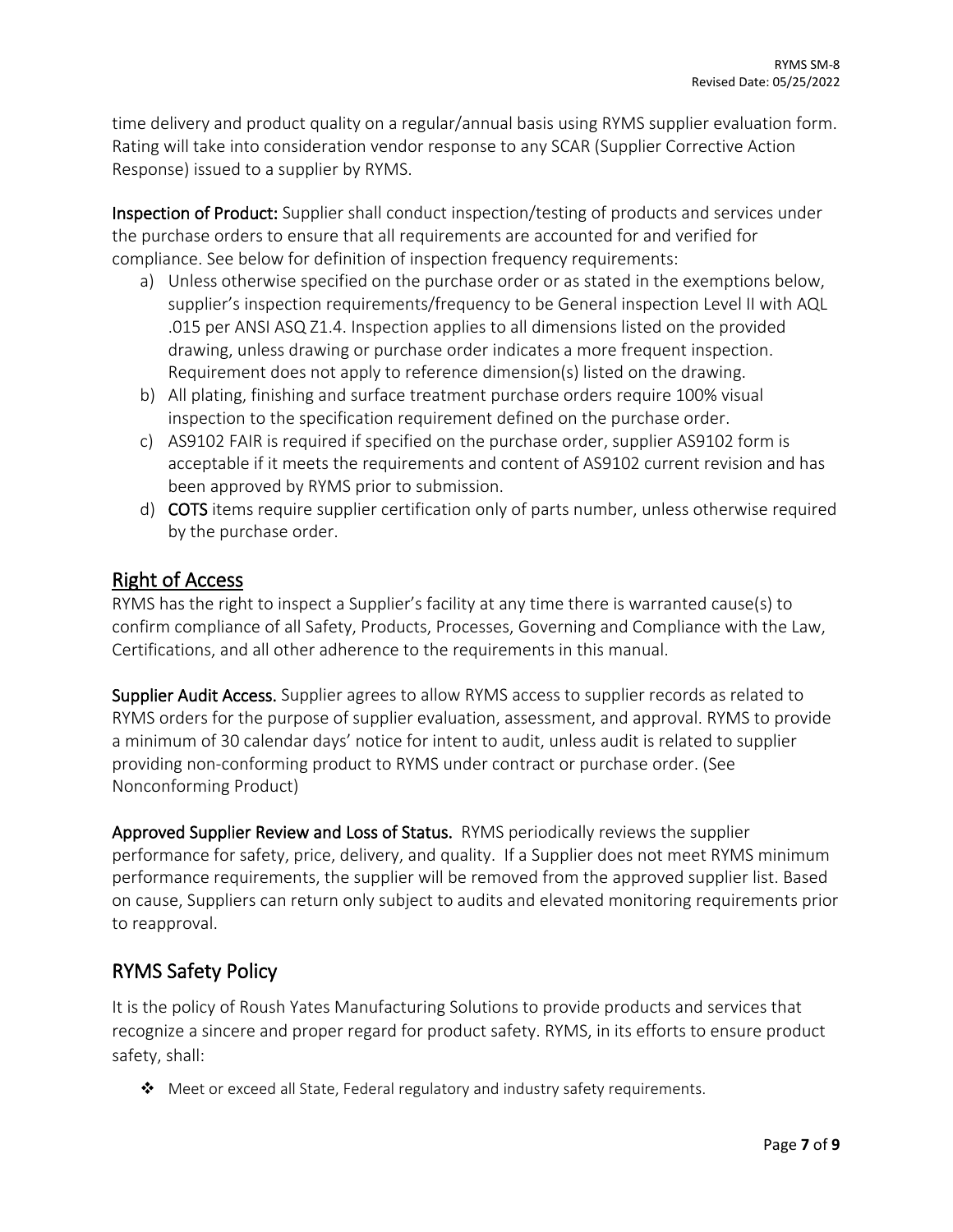- ❖ Apply all our AS9100 safety policies and procedures.
- ◆ Manufacture using processes and methods that reduce the risk for unsafe results in product completion.
- $\triangle$  Handle and package all products in process to ensure our products are safe from damage, corrosion, and defects.
- Ensure Foreign Object Debris (FOD) does not come in contact with parts during processes, as it could potentially cause harm or affect the functionality of the parts.
- $\div$  Ship all parts in properly protected packaging to ensure products are delivered to our customers in conditions that meet their expectations.
- $\triangleq$  Periodically review this policy to ensure we are meeting its intent.

#### Business Ethics and Conflicts of Interest

- $\triangle$  Vendors are expected to use good judgment, adhere to high ethical standards, and avoid situations that create an actual or perceived conflict between their personal interests and those of the organization. Roush Yates Engines needs to know that the transactions vendors participate in are ethical and within the law, both in letter and in spirit.
- Roush Yates Engines recognizes that different organizations have different codes of ethics. However, just because a certain action may be acceptable by others outside of our company as "standard practice," that is by no means sufficient reason to assume that such practice is acceptable at our organization. There is no way to develop a comprehensive, detailed set of rules to cover every business situation. The tenets in this policy outline some basic guidelines for ethical behavior at Roush Yates Engines. Whenever employees are in doubt, they should consult with their manager.
- $\triangleleft$  Conflicts of interest or unethical behavior may take many forms including but not limited to the acceptance of gifts from competitors, vendors, potential vendors, or customers of the organization. Gifts may only be accepted if they have a retail value of \$100.00 or less and only on appropriate occasions (for example, a holiday gift). Employees are required to report the receipt of such gifts to the Controller. Employees are cautioned not to accept any form of remuneration or entertainment that is not related to business, nor may employees sell to third parties any information, products, or materials acquired from the organization. Employees may engage in outside business activities provided such activities do not adversely affect the organization or the employee's job performance and the employee does not work for a competitor, vendor, or customer. Employees are prohibited from engaging in financial participation, outside employment, or any other business undertaking that is competitive with or prejudicial to the best interests of Roush Yates Engines. Employees may not use proprietary and/or confidential information for personal gain or to the detriment of the Company and they are not permitted to use Company assets or labor for personal use.
- $\cdot \cdot$  If an employee or someone with whom the employee has a close personal relationship has a financial or employment relationship with a competitor, vendor, potential vendor, or customer of the organization, the employee must disclose this fact in writing to Human Resources. The organization will determine what course of action must be taken to resolve any conflict it believes may exist. If the conflict is severe enough, Roush Yates Engines may be forced to ask the employee to tender his/her resignation. Roush Yates Engines has sole discretion to determine whether such a conflict of interest exists.